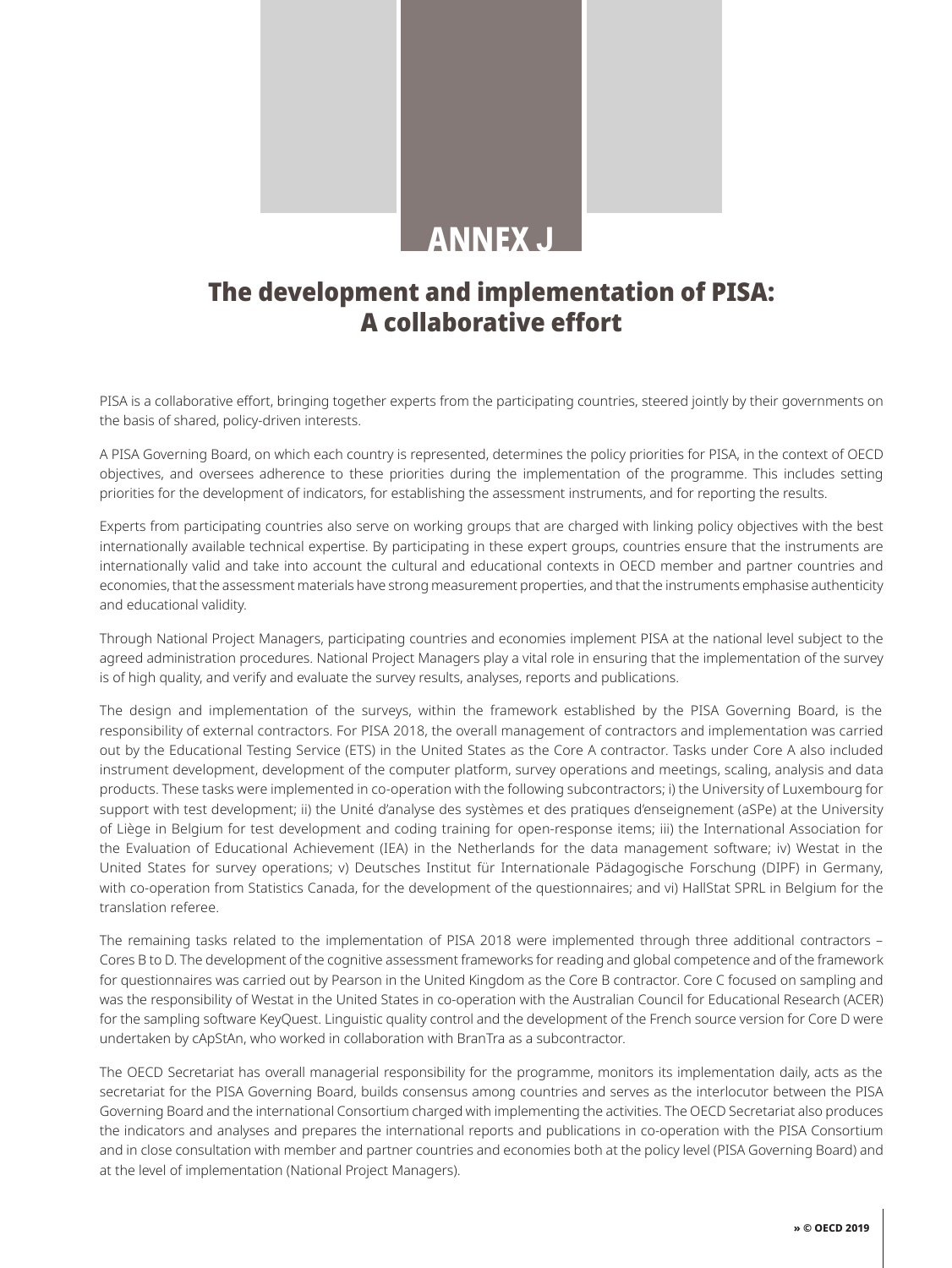#### PISA GOVERNING BOARD

(\*Former PGB representative who was involved in PISA 2018)

**Chair of the PISA Governing Board:** Michele Bruniges

#### **OECD Members and PISA Associates**

**Australia:** Rick Persse, Rhyan Bloor\* and Gabrielle Phillips\* **Austria:** Mark Német

**Belgium:** Isabelle Erauw and Geneviève Hindryckx **Brazil:** Alexandre Ribeiro Pereira Lopes, Maria Helena Guimarães De Castro\*, Maria Inês Fini\* and José Francisco Soares\*

**Canada:** Gilles Bérubé, Kathryn O'Grady, Pierre Brochu\* and Tomasz Gluszynski\*

**Chile:** Claudia Matus and Carolina Flores\*

**Czech Republic:** Tomas Zatloukal

**Denmark**: Charlotte Rotbøll Sjøgreen, Hjalte Meilvang, Eyðun Gaard, Mette Hansen\* and Frida Poulsen\*

**Estonia:** Maie Kitsing

**Finland:** Tommi Karjalainen and Najat Ouakrim-Soivio\* **France:** Ronan Vourc'h, Thierry Rocher\* and Bruno Trosseille\*

**Germany:** Jens Fischer-Kottenstede, Katharina Koufen,

Elfriede Ohrnberger and Martina Diedrich\*

**Greece:** Ioannis Tsirmpas and Chryssa Sofianopoulou\*

**Hungary**: Sándor Brassói

**Iceland:** Stefan Baldursson

**Ireland:** Rachel Perkins, Peter Archer\* and Caroline McKeown\*

**Israel:** Hagit Glickman

**Italy:** Roberto Ricci

**Japan:** Yu Kameoka and Akiko Ono\*

**Korea:** Jimin Cho, Ji-Young Park, Dong-In Bae\*, Inn-Soon Jung\*, Sungsook Kim\*, Myungae Lee\*, Bu Ho Nam\* and Jea Yun Park\*

**Latvia:** Alona Babica and Liga Lejiņa\*

**Lithuania:** Rita Dukynaite

**Luxembourg:** Amina Afif

**Mexico:** Andres Sanchez, Ana María Aceves Estrada\*,

Eduardo Backhoff Escudero\* and Otto Granados Roldán\* **Netherlands:** Marjan Zandbergen

**New Zealand:** Craig Jones and Lisa Rodgers\*

**Norway:** Marthe Akselsen and Anne-Berit Kavli\*

**Poland:** Piotr Mikiewicz, Lidia Olak\* and Jerzy Wiśniewski\*

**Portugal:** Luís Pereira Dos Santos and Hélder Manuel Diniz De Sousa\*

**Slovak Republic:** Romana Kanovska **Slovenia:** Ksenija Bregar Golobic, Mojca Štraus and Andreja Barle Lakota\* **Spain:** Carmen Tovar Sánchez **Sweden:** Ellen Almgren and Eva Lundgren\*

**Switzerland:** Reto Furter, Camil Würgler, Vera Husfeldt\* and Claudia Zahner Rossier\*

**Thailand:** Sukit Limpijumnong, Nantawan Somsook and Supattra Pativisan\*

**Turkey:** Sadri Şensoy and Kemal Bülbül\*

**United Kingdom:** Lorna Bertrand, Keith Dryburgh and Jonathan Wright\*

**United States:** Peggy Carr and Dana Kelly\*

#### **Observers (Partner economies)**

**Albania:** Zamira Gjini **Argentina:** María Angela Cortelezzi and Elena Duro\* **Azerbaijan:** Emin Amrullayev

**Belarus:** Aliaksandr Yakabchuk

**Bosnia and Herzegovina:** Maja Stojkic

**Brunei Darussalam:** Shamsiah Zuraini Kanchanawati Tajuddin, Hj Azman Bin Ahmad\* and Hjh Romaizah Hj Mohd Salleh\*

**Bulgaria:** Neda Oscar Kristanova

**Beijing‑Shanghai‑Jiangsu‑Zhejiang (China):** Zhang Jin, Xiang Mingcan, Jun Fang\*, Yanpin Hu\* and Lin Shiliang\* **Colombia:** María Figueroa Cahnspeyer

and Ximena Dueñas Herrera\*

**Costa Rica:** Pablo José Mena Castillo, Melania Brenes Monge, Edgar Mora Altamirano\* and Alicia Vargas Porras\*

**Croatia:** Ines Elezovic and Michelle Bras Roth\*

**Dominican Republic:** Ancell Scheker Mendoza

**Georgia:** Sophia Gorgodze, Tamar Bregvadze\* and Natia Mzahavnadze\*

**Hong Kong (China):** Ho‑Pun Choi, Barry Lau, Fanny Yuen-Fan Wan\* and Chun-Sing Woo\*

**Indonesia:** Suprayitno Totok

**Jordan:** Abdalla Yousef Awad Al‑Ababneh

**Kazakhstan:** Yerlikzhan Sabyruly, Serik Irsaliyev\*

and Nurgul Shamshieva\*

**Kosovo:** Valmir Gashi

**Lebanon:** Nada Oweijane

**Macao (China):** Pak Sang Lou and Leong Lai\*

**Malaysia:** Habibah Abdul Rahim, Dato Sri Khairil Awang\* and Suliaman Wak\*

**Malta:** Charles L. Carmelo Mifsud

**Republic of Moldova:** Anatolie Topala

**Montenegro:** Dragana Dmitrovic

**Morocco:** Mohammed Sassi

**Republic of North Macedonia:** Natasha Jankovska and Natasha Janevska\*

**Panama:** Nadia De Leon and Marelisa Tribaldos\*

**Peru:** Humberto Perez León Ibáñez

and Liliana Miranda Molina\*

**Philippines:** Nepomuceno A. Malaluan

**Qatar:** Khalid Abdulla Q. Al‑Harqan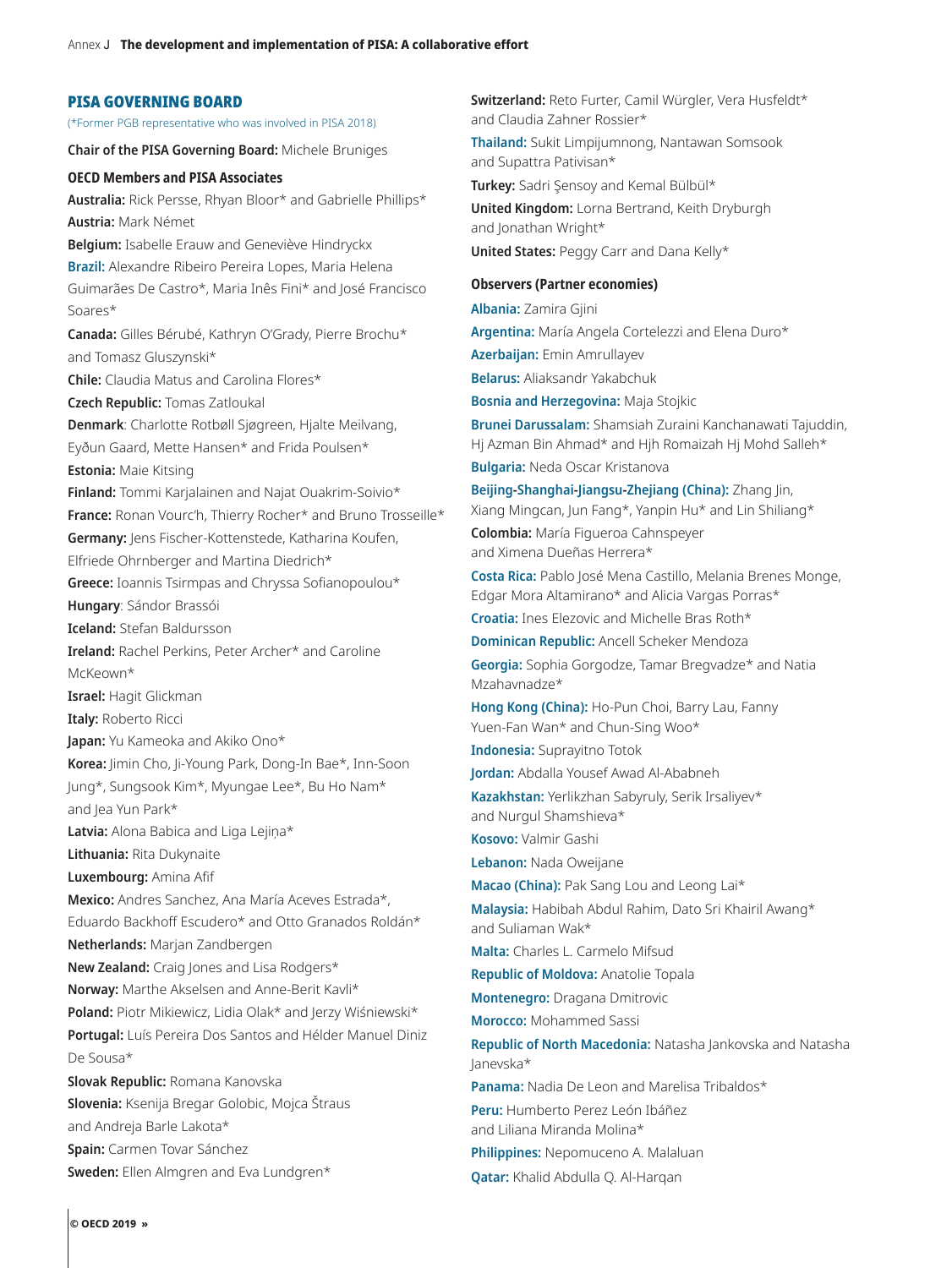#### **Romania:** Daniela Bogdan\*

**Russian Federation:** Sergey Kravtsov, Pavel Zenkovich and Anton Chetvertkov\*

**Saudi Arabia:** Abdullah Alqataee, Husam Zaman, Nayyaf Al-Jabri, Mohamed Al-Harthi\*, Faisal Mashary Al Saud\* and Saja Jamjoom\*

**Serbia:** Anamarija Vicek and Zorana Lužanin\*

**Singapore:** Chern Wei Sng and Kwah Gek Low\*

**Chinese Taipei:** Tian‑Ming Sheu, Hwawei Ko\* and Li‑Chun Peng\*

**Ukraine:** Sergiy Rakov, Inna Sovsun\* and Pavlo Khobzey\* **United Arab Emirates:** Rabaa Alsumaiti, Hessa Alwahhabi,

Ayesha Al Marri\*, Khawla Al Mualla\* and Moza Rashid Alghufli\*

**Uruguay:** Andrés Peri

**Viet Nam:** Sai Cong Hong and My Ha Le Thi

#### PISA 2018 NATIONAL PROJECT MANAGERS

(\*Former PISA 2018 NPM) **Albania:** Rezana Vrapi **Argentina:** Cecilia Beloqui and Samanta Bonelli\* **Australia:** Sue Thomson **Austria:** Birgit Suchań **Azerbaijan:** Narmina Aliyeva **Belarus:** Jurij Miksiuk and Julia Khokhlova **Belgium:** Inge De Meyer and Anne Matoul **Bosnia and Herzegovina:** Žaneta Džumhur **Brazil:** Aline Mara Fernandes **Brunei Darussalam:** Hazri Kifle, Hjh Kamlah Hj Daud\* and Habibah Hj Sion\* **Bulgaria:** Natalia Vassileva and Svetla Petrova\* **Canada:** Kathryn O'Grady, Tanya Scerbina and Pierre Brochu\* **Chile:** Ema Lagos Campos **Beijing‑Shanghai‑Jiangsu‑Zhejiang (China):** Tao Xin **Colombia:** Natalia González Gómez and Andrés Gutiérrez Rojas\* **Costa Rica:** Rudy Masís Siles and Lilliam Mora Aguilar\* **Croatia:** Ana Markocic Dekanic and Michelle Bras Roth\* **Cyprus:** Yiasemina Karagiorgi **Czech Republic:** Radek Blažek **Denmark:** Hans Hummelgaard, Helga Foldbo, Vibeke Tornhøj Christensen and Óli Jákup Joensen\* **Dominican Republic:** Massiel Cohen Camacho **Estonia:** Gunda Tire **Finland:** Arto Ahonen **France:** Irène Verlet **Georgia:** Lasha Kokilashvili, Sophie Baxutashvili\* and Tamar Bregvadze\* **Germany:** Kristina Reiss, Mirjam Weis and Christine Sälzer\*

**Greece:** Ioannis Tsirmpas and Chryssa Sofianopoulou\* **Hong Kong (China):** Kit-Tai Hau **Hungary:** László Ostorics **Iceland:** Guðmundur Þorgrímsson, Almar Miðvik Halldórsson\* and Svanhildur Steinarsdóttir\* **Indonesia:** Moch Abduh and Nizam Nizam\* **Ireland:** Caroline McKeown **Israel:** Georgette Hilu, Inbal Ron-Kaplan and Joel Rapp\* **Italy:** Laura Palmerio **Japan:** Yu Kameoka and Akiko Ono\* **Jordan:** Emad Ghassab Ababneh **Kazakhstan:** Temirlan Kultumanov, Yerlikzhan Sabyruly, Magzhan Amangazy\* and Irina Imanbek\* **Korea:** Seongmin Cho and Ku Jaok\* **Kosovo:** Mustafa Kadriu **Latvia:** Andris Kangro **Lebanon:** Bassem Issa **Lithuania:** Natalija Valaviciene and Mindaugas Stundza\* **Luxembourg:** Bettina Boehm **Macao (China):** Kwok-Cheung Cheung **Malaysia:** Wan Raisuha Binti Wan Ali **Malta:** Louis Scerri **Mexico:** María Antonieta Díaz Gutierrez **Republic of Moldova:** Valeriu Gutu and Anatolie Topala **Montenegro:** Divna Paljevic **Morocco:** Ahmed Chaibi **Netherlands:** Joyce Gubbels, Martina Meelissen and Andrea Netten\* **New Zealand:** Adam Jang-Jones, Steven May and Saila Cowles\* **Republic of North Macedonia:** Beti Lameva **Norway:** Fredrik Jensen and Marit Kjærnsli\* **Panama:** Ariel Melo, Jahir Calvo\* and Genoveva Iglesias\* **Peru:** Humberto Perez León Ibáñez and Liliana Miranda\* **Philippines:** Nelia Vargas Benito **Poland:** Barbara Ostrowska **Portugal:** Vanda Lourenço\* and João Maroco Domingos\* **Qatar:** Shaikha Al-Ishaq **Romania:** Simona Velea **Russian Federation:** Galina Kovaleva **Saudi Arabia:** Fahad Abdullah Alharbi and Mohammed Al-Sobeiy\* **Serbia:** Gordana Capric and Dragica Pavlovic-Babic\* **Singapore:** Elaine Chua and Chew Leng Poon\* **Slovak Republic:** Julia Miklovicova and Jana Ferencová\* **Slovenia:** Klaudija Šterman Ivančič and Mojca Štraus\* **Spain:** Lis Cercadillo **Sweden:** Ellen Almgren, Eva Lundgren\* and Agnes Tongur\*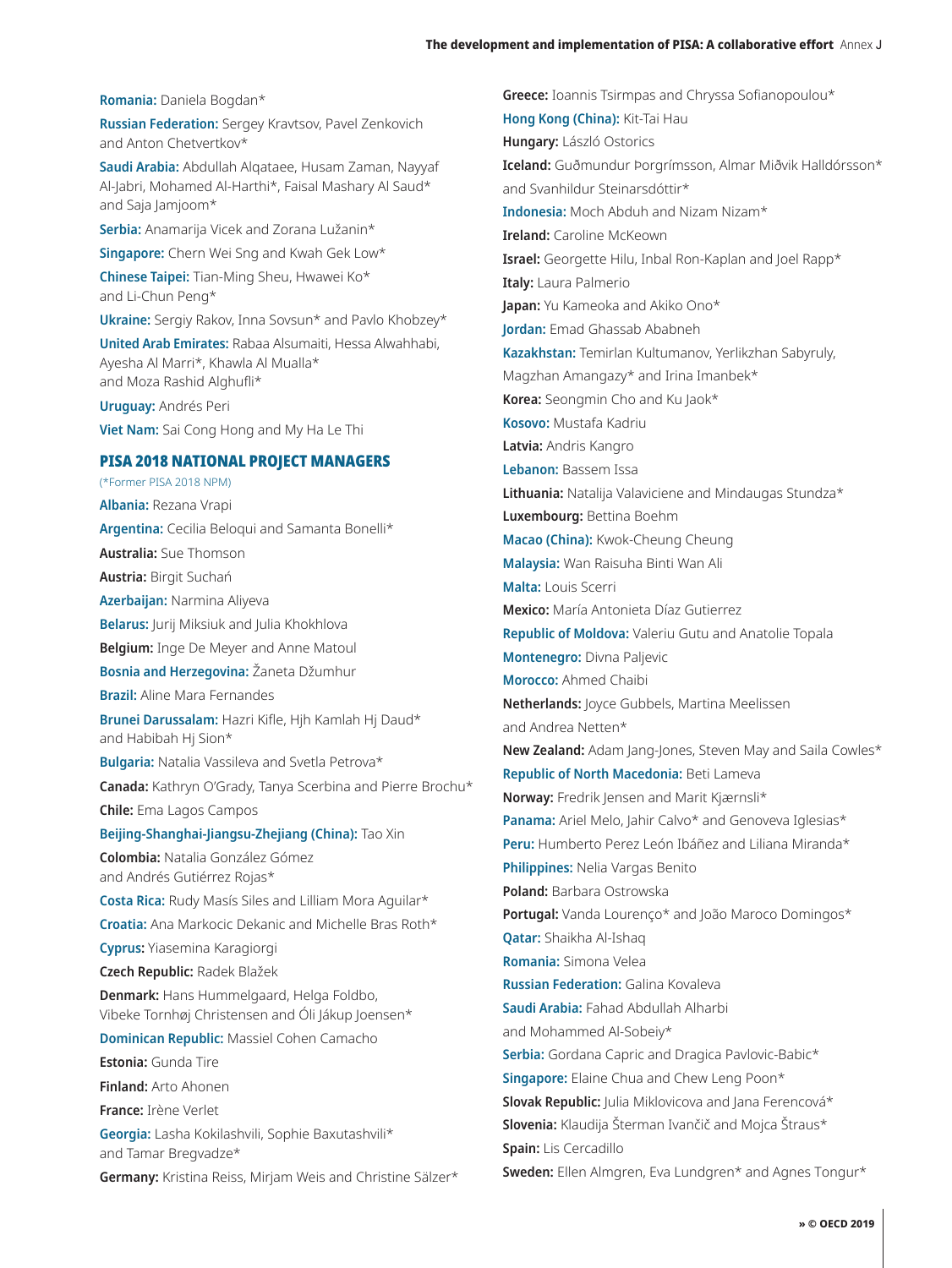**Switzerland:** Andrea B. Erzinger and Christian Nidegger\* **Chinese Taipei:** Pi‑Hsia Hung **Thailand:** Ekarin Achakunwisut **Turkey:** Umut Erkin Taş **Ukraine:** Tetiana Vakulenko and Anna Novosad\* **United Arab Emirates:** Shaikha Al Zaabi, Ahmed Hosseini and Moza Rashid Al Ghufli **United Kingdom:** Juliet Sizmur **United States:** Patrick Gonzales **Uruguay:** María Helvecia Sánchez Núñez **Viet Nam:** My Ha Le Thi

#### OECD SECRETARIAT

Andreas Schleicher (Strategic development) Marilyn Achiron (Editorial support) Alejandra Arbeláez Ayala (Analytic services) Francesco Avvisati (Analytic services) Yuri Belfali (Strategic development) Simone Bloem (Dissemination support) Guillaume Bousquet (Analytic services) Alison Burke (Production support) Cassandra Davis (Dissemination co‑ordination) Alfonso Echazarra (Analytic services) Juliet Evans (Communication & dissemination) Natalie Foster (Analytic services) Pauline Givord (Analytic services) Hélène Guillou (Analytic services) Tue Halgreen (Project management) Parker Hart (Dissemination support) Julia Himstedt (Communication & dissemination) Miyako Ikeda (Analytic services) Natalie Laechelt (Project management) Sophie Limoges (Production support) Camille Marec (Analytic services) Thomas Marwood (Administrative support) Nicolás Miranda (Analytic services) Jeffrey Mo (Analytic services) Chiara Monticone (Analytic services) Tarek Mostafa (Analytic services) Tomoya Okubo (Analytic services) Lesley O'Sullivan (Administrative support) Judit Pál (Analytic services) Mario Piacentini (Analytic services) Giannina Rech (Analytic services) Daniel Salinas (Analytic services) Markus Schwabe (Analytic services) Della Shin (Production support)

Rebecca Tessier (Production support) Hanna Varkki (Administrative support) Sophie Vayssettes (Project management)

#### PISA 2018 READING EXPERT GROUP

#### **Core Expert Group**

Jean-François Rouet (Chair) (University of Poitiers, France) Paul van den Broek (Leiden University, The Netherlands) Kevin Kien Hoa Chung (The Education University of Hong Kong China) Dominique Lafontaine (QEG Liaison) (University of Liège, Belgium) John Sabatini (Educational Testing Service, United States) Sascha Schroeder (University of Cologne, Germany)

## Sari Sulkunen (University of Jyväskylä, Finland)

**Extended Expert Group**

# Gina Biancarosa (University of Oregon, United States) Ivar Braten (University of Oslo, Sweden) Marina I. Kuznetkova (Russian Academy of Education, Russia) Nele McElvany (Technische Universität Dortmund, Germany) Eduardo Vidal‑Abarca (University of Valencia, Spain) William G. Brozo (University of South Carolina, United States) Kate Cain (Lancaster University, United Kingdom)

#### PISA 2018 GLOBAL COMPETENCE EXPERT GROUP

#### **Experts who led the first phase of development**

David Kerr (University of Reading and Young Citizens, United Kingdom) Peter Franklin (HTWG Konstanz University of Applied Sciences, Germany) Darla Deardorff (Duke University, United States) Sarah Howie (University of Stellenbosch, South Africa) Wing On Lee (Open University of Hong Kong, China)

Jasmine B.‑Y. Sim (National Institute of Education, Singapore) Sari Sulkunen (Jyväskylä University, Finland)

#### **Experts who led the second phase of development**

Martyn Barrett (Chair) (University of Surrey, United Kingdom) Veronica Boix Mansilla (Harvard University, United States) Darla Deardorff (Duke University, United States) Hye‑Won Lee (Korea Institute for Curriculum and Evaluation [KICE], Korea)

#### **Extended group**

Tom Franklin (Young Citizens, United Kingdom) Alicia Cabezudo (Universidad Nacional de Rosario, Argentina) Hans Ruesink (Ministry of Education, Culture and Science, The Netherlands) Myunghee Ju Kang (Ewha Womans University, South Korea)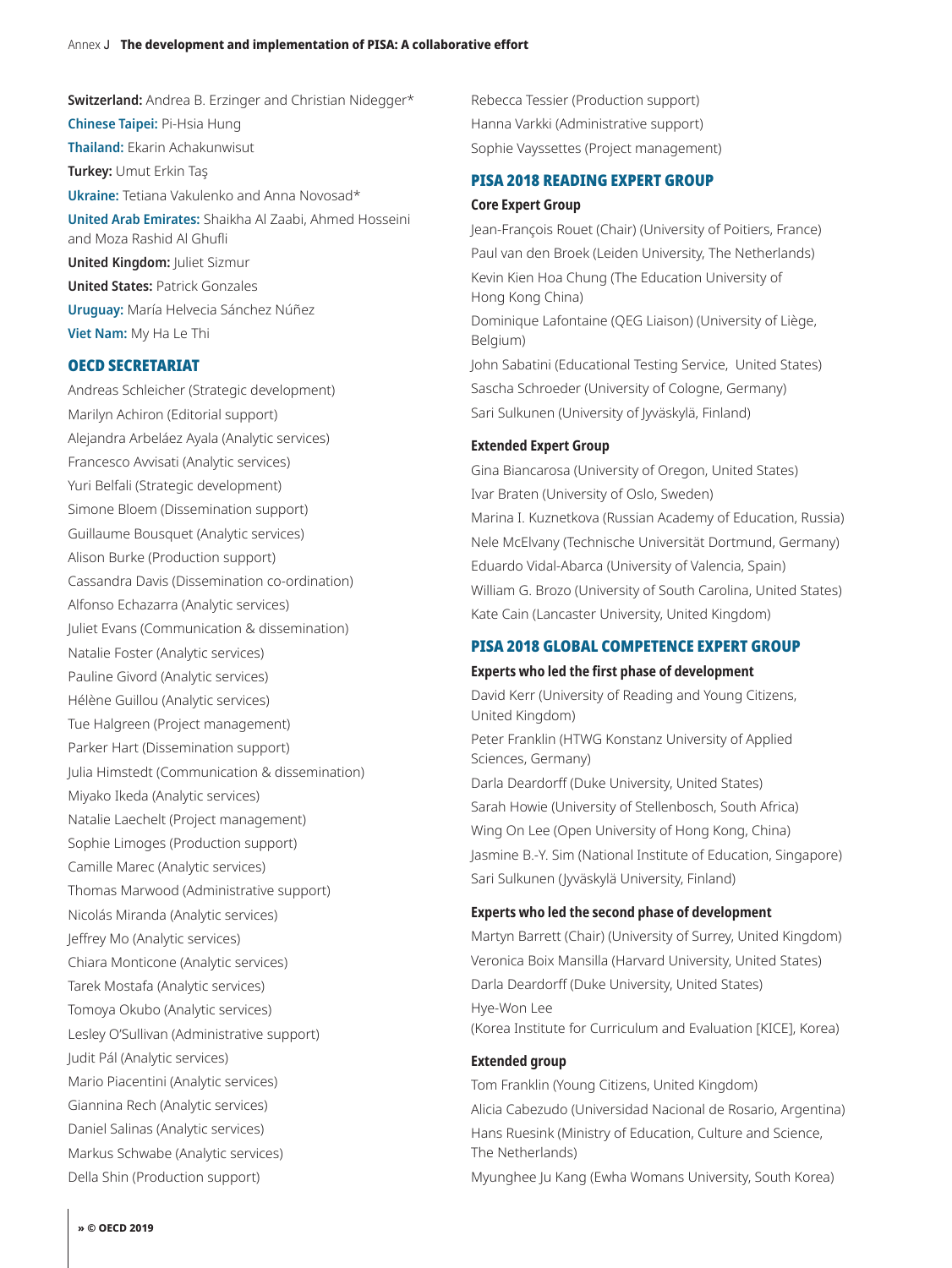Jom Schreiber (Duquesne University, United States) Jo‑Anne Baird (University of Oxford, United Kingdom) Naomi Miyake (University of Tokyo, Japan)

#### PISA 2018 QUESTIONNAIRE EXPERT GROUP

#### **Core Expert Group**

Fons J. R. van de Vijver (Chair) (Tilburg University, the North‑West University and the University of Queensland, The Netherlands and Australia)

Dominique Lafontaine (University of Liège, Belgium) David Kaplan (University of Wisconsin, United States) Sarah Howie (University of Stellenbosch, South Africa) Andrew Elliot (University of Rochester, United States) Therese Hopfenbeck (Oxford University, England)

#### **Extended Expert Group**

David Cantor (University of London, United Kingdom) Kit‑Tai Hau (The Chinese University of Hong Kong, China) Hwa‑Wei Ko (National Central University, Chinese Taipei) Malgorzata Mikucka (Universität Mannheim, Germany) Naomi Miyake (University of Tokyo, Japan) Thierry Rocher (Ministère de l'Éducation Nationale, France) Herb Marsh (Australian Catholic University, Australia) Ben Jensen (Learning First, Australia)

#### **Technical Advisory Group**

Keith Rust (chair) (Westat, United States) Kentaro Yamamoto (ETS, United States) John de Jong (VU University Amsterdam, Netherlands) Christian Monseur (University of Liège, Belgium) Leslie Rutkowski (University of Oslo, Norway and Indiana University, United States) Cees Glas (University of Twente, Netherlands) Irwin Kirsch (ETS, United States) Theo Eggen (Cito, Netherlands) Kit‑Tai Hau (The Chinese University of Hong Kong, China) Oliver Lüdtke (IPN ‑ Leibniz Institute for Science and Mathematics Education, Germany) Matthias von Davier (NBME, United States) David Kaplan (University of Wisconsin – Madison, United States) Thierry Rocher (Ministère de l'Éducation Nationale, France) Margaret Wu (Victoria University, Australia)

#### PISA 2018 LEAD CONTRACTORS

#### **Educational Testing Service (United States) – Core A lead contractor**

Irwin Kirsch (International Project Director) Claudia Tamassia (International Project Manager) David Garber (Project Management) Ann Kennedy (Project Management)

Larry Hanover (Editorial Support) Lisa Hemat (Project Support) Isabelle Jars (Project Management, Questionnaires) Luisa Langan (Project Management, Questionnaires) Judy Mendez (Project Support and Contracts) Daniel Nicastro (Project Support) Yelena Shuster (Project Support) Eugenio Gonzalez (Training and Data Poducts) Kentaro Yamamoto (Director, Psychometrics and Analysis) Fred Robin (Manager, Psychometrics and Analysis) Usama Ali (Psychometrics and Analysis) Haiwen Chen (Psychometrics and Analysis) Qiwei He (Psychometrics and Analysis) Sean-Hwane Joo (Psychometrics and Analysis) Lale Khorramdel (Psychometrics and Analysis) Selene Sunmin Lee (Psychometrics and Analysis) Emily Lubaway (Psychometrics and Analysis) Hyo Jeong Shin (Psychometrics and Analysis) Peter van Rijn (Psychometrics and Analysis) Laura Halderman (Lead Test Developer and Test Development Coordinator, Reading Literacy and Global Competence) Kelly Bruce (Test Developer and Test Development Coordinator, Reading Literacy) Marylou Lennon (Test Developer and Test Development Coordinator, Global Competence) Patti Mendoza (Test Developer, Reading Literacy) Eric Miller (Test Developer, Reading Literacy) Laura Shook (Test Developer, Reading Literacy) Denise Walker (Test Developer, Reading Literacy) James Seal (Test Developer, Reading Literacy) Darla Scates (Test Developer, Reading Literacy) Scott Seay (Test Developer, Reading Literacy) John Fischer (Test Developer, Reading Literacy) Nial Eastman (Reviewer, Reading Litearcy) Mary Kathryn Arnold (Reviewer, Reading Literacy) Lynette Perloff (Reviewer, Reading Literacy) John Hawthorn (Test Developer, Global Competence) Douglas Baldwin (Test Developer, Global Competence) Tenaha O'Reilly (Test Developer, Global Competence) Michael Wagner (Director, Platform Development) Jason Bonthron (Platform Development and Authoring) Paul Brost (Platform Development) Ramin Hemat (Platform Development and Authoring) Keith Keiser (Platform Development and Coding System) Debbie Pisacreta (Interface Design and Graphics) Janet Stumper (Graphics) Chia Chen Tsai (Platform Development)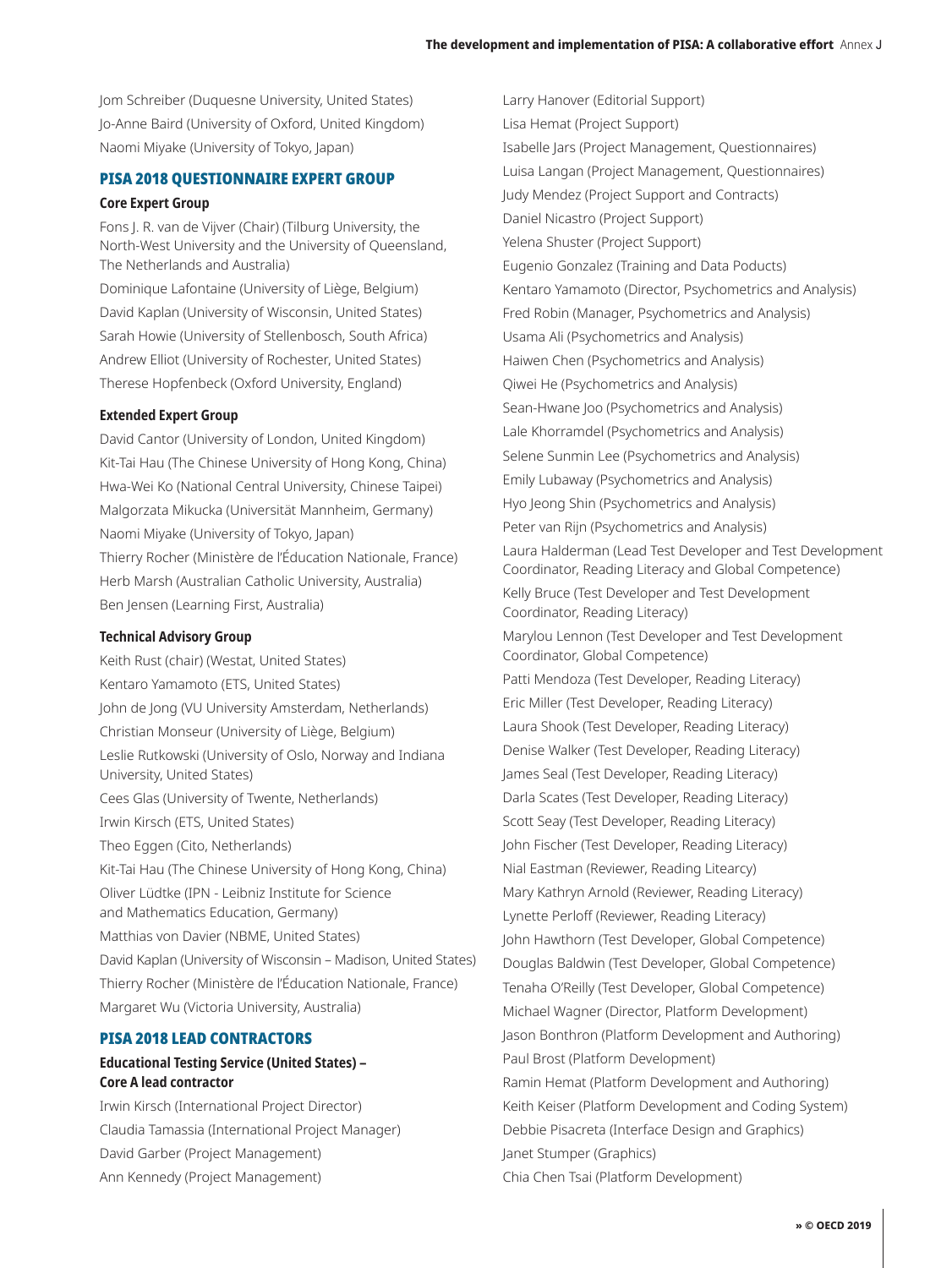Ted Blew (Area Director, Data Analysis and Research Technologies) John Barone (Director, Data Analysis and Database

Mathew Kandathil (Team Leader, Data Analysis and Data Management)

Kevin Bentley (Data Products)

Technologies)

Hezekiah Bunde (Data Management)

Karen Castellano (Data Analysis)

Matthew Duchnowski (Data Management)

Ying Feng (Data Management)

Harrison Gamble (Data Analysis)

Zhumei Guo (Data Analysis)

Paul Hilliard (Data Analysis)

Lokesh Kapur (Data Analysis)

Debra Kline (Project Management)

Phillip Leung (Data Quality, Data Products)

- Alfred Rogers (Data Management, Data Products) Carla Tarsitano (Project Management)
- Tao Wang (Data Quality)

Lingjun Wong (Data Analysis)

Ping Zhai (Data Analysis)

Wei Zhao (Data Analysis)

#### **Pearson (United Kingdom) – Core B lead contractor**

John de Jong (Programme Director)

Peter Foltz (Content lead, Reading Literacy)

Christine Rozunick (Content lead, Background Questionnaire)

Jon Twing (Psychometric consultant)

Dave Leach (Programme Manager and Programme Director) Lorraine Greenwood (Project management)

Jay Larkin (Editor and support for Reading literacy)

Madison Cooper (Editor and support for Background Questionnaire)

Clara Molina (Programme Administrator)

Mark Robeck (Minutes and editor)

Kimberly O'Malley (Additional management support)

#### **Westat (United States) – Core C lead contractor**

Keith Rust (Director of the PISA Consortium for Sampling and Weighting) Sheila Krawchuk (Sampling and Weighting) Jessica Chan (Sampling) David Ferraro (Weighting) Susan Fuss (Sampling and Weighting) Moriah Goodnow (Weighting) Amita Gopinath (Weighting) Jing Kang (Sampling and Weighting) Véronique Lieber (Sampling and Weighting)

John Lopdell (Sampling and Weighting) Neha Patel (Weighting) Shawn Lu (Weighting) Jacqueline Severynse (Sampling and Weighting) Yumiko Siegfried (Sampling and Weighting) Joel Wakesberg (Sampling and Weighting) Sipeng Wang (Sampling) Natalia Weil (Sampling and Weighting) Erin Wiley (sampling and Weighting) Sergey Yagodin (Weighting)

#### **cApStAn Linguistic Quality Control (Belgium) – Core D lead contractor**

Steve Dept (Project Director, Translatability Assessment) Lieve Deckx (Verification Management, Cognitive Units) Andrea Ferrari (Linguistic Quality Assurance and Quality Control Designs)

Musb Hayatli (Right‑to‑Left Scripts, Cultural Adaptations) Emel Ince (Verification Management, Manuals) Elica Krajceva (Verification Management, Questionnaires) Shinoh Lee (Verification Management, Cognitive Units) Irene Liberati (Verification Management, Cognitive Units) Roberta Lizzi (Verification Management, Trend Content) Manuel Souto Pico (Translation Technologist, Linguistic Quality Assurance Tools and Procedures) Laura Wayrynen (Lead Project Manager)

#### PISA 2018 CONTRIBUTORS, WORKING WITH LEAD CONTRACTORS

#### **Australian Council for Educational Research (Australia) – Core C contributor**

Eveline Gebhardt (Project Director) Bethany Davies (School Sampling) Jorge Fallas (School and Student Sampling) Jennifer Hong (School Sampling) Renee Kwong (School and Student Sampling) Dulce Lay (School Sampling) Gregory Macaskill (School Sampling) Martin Murphy (School Sampling) Claire Ozolins (School Sampling) Leigh Patterson (School Sampling) Alla Routitsky (Student Sampling)

#### **BranTra (Belgium) – Core D contributor**

Eva Jacob (Translation Management, French Source Development)

Danina Lupsa (Translation Technologist, Linguistic Quality Assurance Tools and Procedures)

Ben Meessen (Translation Management, Development of Common Reference Versions for Spanish, Chinese, Arabic)